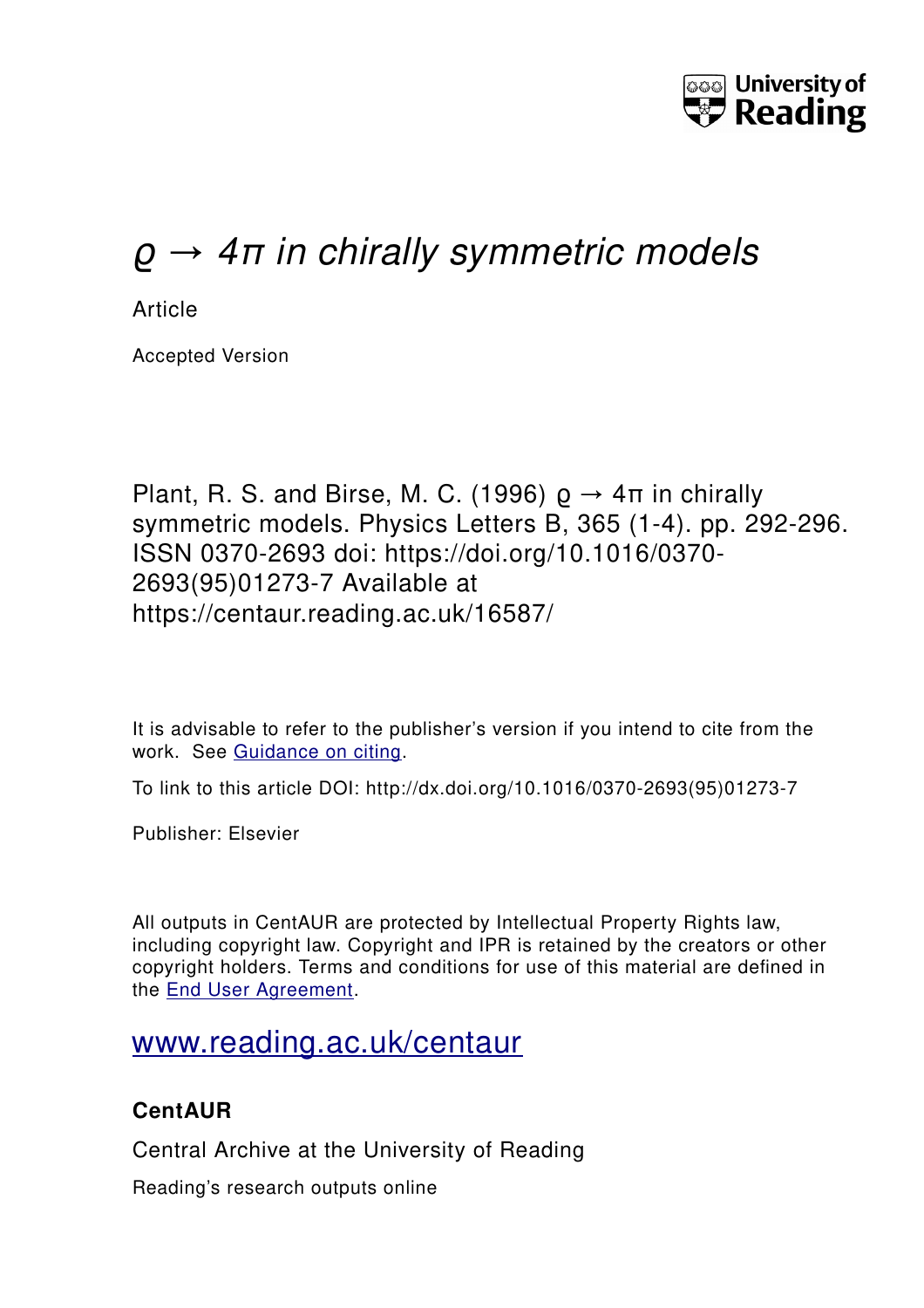### $\rho \rightarrow 4\pi$  in chirally symmetric models

Robert S. Plant and Michael C. Birse

Theoretical Physics Group, Department of Physics and Astronomy, University of Manchester, Manchester, M13 9PL, U.K.

The decays  $\rho^0 \to 2\pi^+ 2\pi^-$  and  $\rho^0 \to 2\pi^0 \pi^+ \pi^-$  are studied using various effective Lagrangians for  $\pi$  and  $\rho$  (and in some cases  $a_1$ ) mesons, all of which respect the approximate chiral symmetry of the strong interaction. Partial widths of the order of 1 keV or less are found in all cases. These are an order of magnitude smaller than recent predictions based on non-chiral models.

There have been recent hopes [\[1](#page-8-0),[2](#page-8-0)] that the rare decays  $\rho^0 \to 2\pi^+ 2\pi^-$  and  $\rho^0 \to 2\pi^0 \pi^+ \pi^$ might be observable in the near future in experiments at high-luminosity  $e^+e^-$  machines, such as VEPP-2M [\[3](#page-8-0)]or DAΦNE [[4\]](#page-8-0). These decays might test various aspects of the lowenergy effective Lagrangians that have been proposed for the interactions of  $\rho$ -mesons and pions[[5–7](#page-9-0)]. For example, the  $2\pi^0 \pi^+ \pi^-$  mode is sensitive to the  $3\rho$  coupling that appears in theories with gauge-type couplings of the  $\rho$ . Current experimental limits on the partial widths for the decays are 30 keV for the  $2\pi^+ 2\pi^-$  mode [\[8](#page-9-0)] and 6 keV for the  $2\pi^0 \pi^+ \pi^-$  mode [\[9](#page-9-0)]. These are already sufficient to rule out some earlier estimates which did not incorporate chiral symmetry, for example one dominated by  $\pi a_1$  and  $\pi a_2$  intermediate states [\[10](#page-9-0)].

Bramon,Grau and Pancheri [[1\]](#page-8-0) studied the  $2\pi^2 2\pi^-$  decay with two commonly-used formalisms for including the  $\rho$  meson in low-energy effective Lagrangians. For the simplest "hidden-gauge" theory of Bando *et al.* [[11,12\]](#page-9-0) they obtained a partial width of  $7.5 \pm 0.8$  keV. In contrast, for a simplified "massive Yang-Mills" theory, where the  $\rho$  is coupled to a sigma modelas an  $SU(2)_V$  gauge boson [[13](#page-9-0),[5\]](#page-9-0), they obtained  $60 \pm 7$  keV. This suggested that the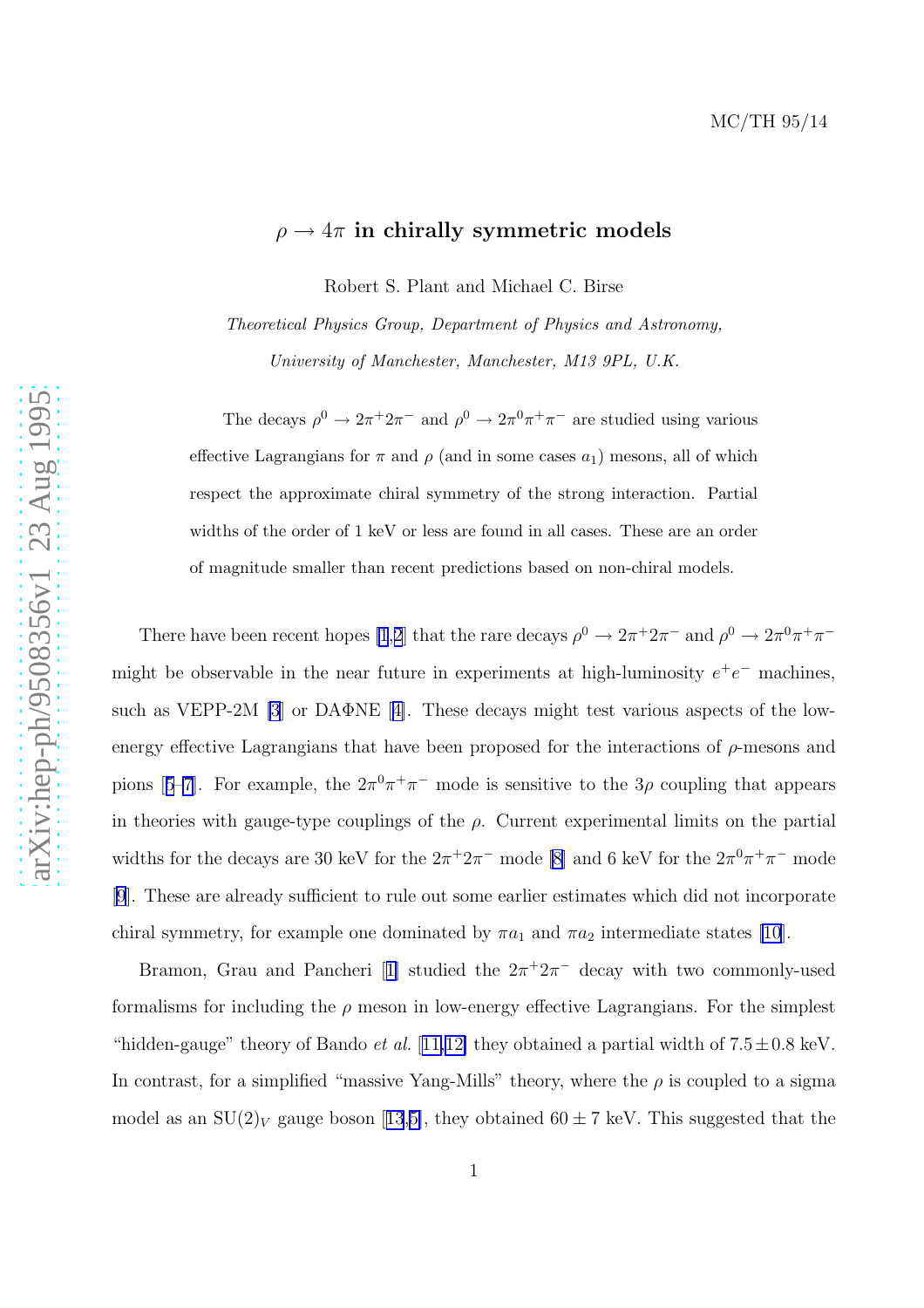process could distinguish between these approaches, and indeed that the massive Yang-Mills one is already ruled out by the data.

More recently, Eidelman, Silagadze and Kuraev[[2](#page-8-0)] have pointed out that the massive Yang-Mills model of Ref. [\[1](#page-8-0)] does not respect chiral symmetry. One possibility is to use gauge couplings corresponding to the full  $SU(2)_R \times SU(2)_L$  symmetry by introducing the  $a_1$ asthe chiral partner of the  $\rho$  [\[13,5\]](#page-9-0). An alternative, and the one followed in Ref. [[2\]](#page-8-0), is that proposed by Brihaye, Pak and Rossi[[14](#page-9-0)] where additional terms are added to the naive  $\pi$ -ρ Lagrangian in order to preserve low-energy theorems. Including  $4\pi$  and  $\rho 4\pi$  correction terms,the authors of Ref. [[2\]](#page-8-0) obtained partial widths of  $16 \pm 1$  keV for the  $2\pi^+2\pi^-$  mode and  $6.0 \pm 0.2$  keV for the  $2\pi^0 \pi^+ \pi^-$  mode, consistent with the present experimental limits and within reach of future experiments.

Although the Lagrangian of Ref. [\[2](#page-8-0)] is constructed to satisfy vector-meson dominance and a range of low-energy theorems for  $\pi\pi$  scattering and the couplings of photons, it is still not chirally symmetric. A Yang-Mills Lagrangian for pions and  $\rho$  mesons only contains a momentum-independent  $2\pi 2\rho$  coupling of the form

$$
\frac{1}{2}g_{\rho\pi\pi}^2(\underline{\pi}\times\underline{\rho}_{\mu})^2.
$$
 (1)

This leads to a  $\pi$ - $\rho$  scattering amplitude that does not vanish at threshold in the chiral limit, and so is in conflict with low-energy theorems of chiral symmetry [\[15](#page-9-0)]. One can add further terms to such a Lagrangian to cancel out this unwanted behaviour, as described in Ref.[[7\]](#page-9-0). It is, however, straightforward to work with a manifestly chiral approach from the start. We have therefore calculated the  $\rho^0 \to 4\pi$  decay rates using several such Lagrangians.

The low-energy interactions among pions can be described by a chirally symmetric sigma model. There is, however, considerable freedom in extending such a description to incorporate spin-1 mesons [\[5–7\]](#page-9-0). We have examined three such approaches: i) the hidden-gauge theories of Bando *et al.* [[11](#page-9-0),[12](#page-9-0)] in which a local  $SU(2)$  symmetry is introduced into the nonlinear sigma model and the  $\rho$  is treated as the gauge boson of this symmetry; ii) the massive Yang-Mills theories in which  $\rho$  and  $a_1$  fields transform linearly under the chiral symmetry;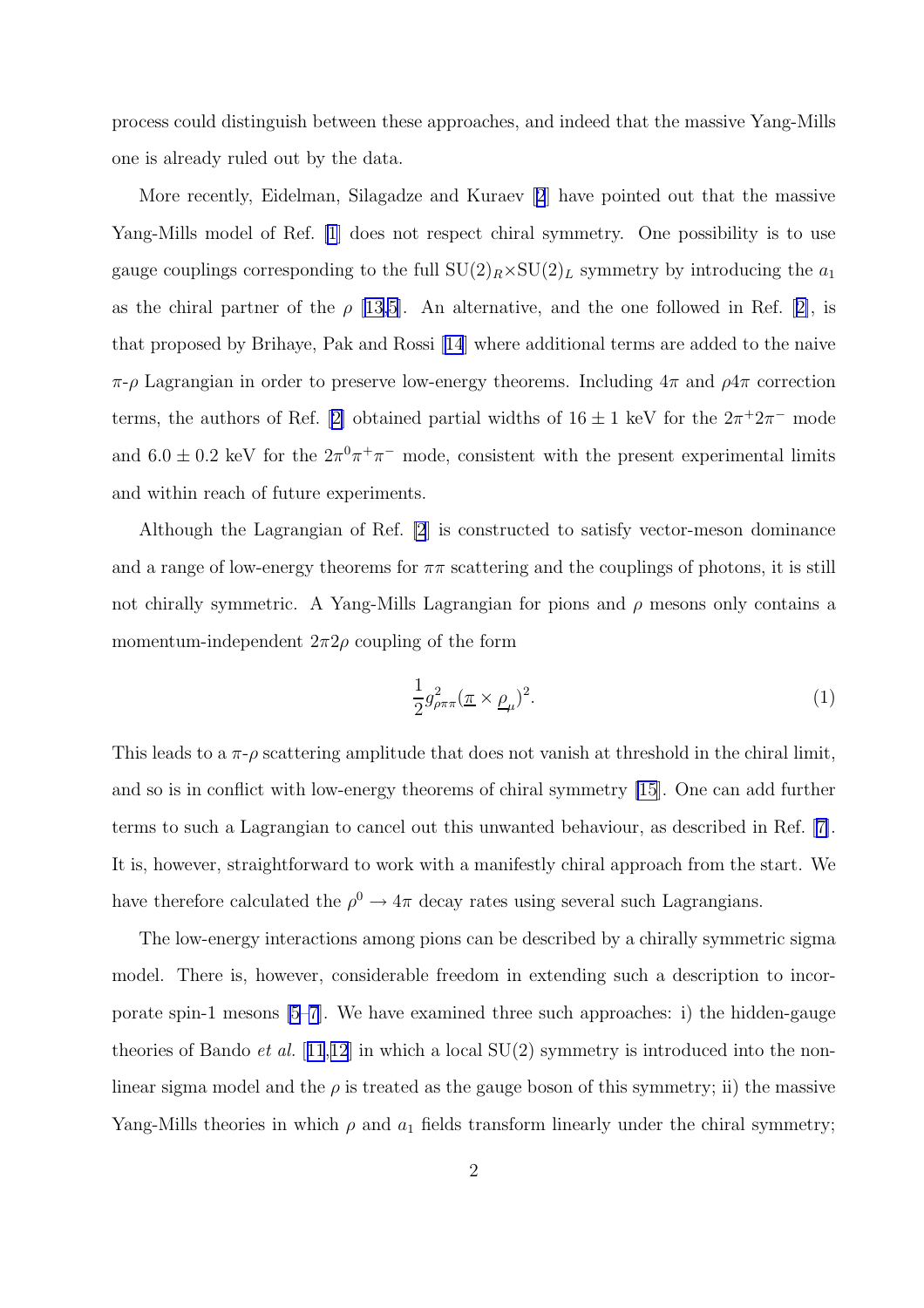iii) the approach suggested by Weinberg [\[16](#page-9-0)] and developed by Callan, Coleman, Wess and Zumino[[17\]](#page-9-0) (CCWZ) in which the spin-1 mesons transform homogeneously under a nonlinear realisation of chiral symmetry. One should remember that, in general, all of these are equivalent and any Lagrangian of one approach can be converted into a corresponding Lagrangian of another[[5–7](#page-9-0)].

If we work at tree level, the relevant diagrams are shown in Figure 1. Including anomalous terms in the effective Lagrangian leads to additional contributions, similar to those of 1(f) and  $1(g)$  but involving an intermediate  $\omega$  meson. In all cases we include a symmetry-breaking term of the form

$$
\frac{f_{\pi}^2}{4}m_{\pi}^2Tr(U+U^{\dagger}),\tag{2}
$$

where  $U = \exp(i \tau \cdot \pi / f_\pi)$ . This term produces the non-zero pion mass. It also has the effect of modifying the  $4\pi$  vertex in diagram 1(b). This is quantitatively important for our results, since they are much smaller that those of Refs. [\[1,2](#page-8-0)], but it does not affect their qualitative features.

First, we consider the simplest example of a hidden-gauge theory, defined by the Lagrangian of Bando et al. [[11](#page-9-0)]. To allow for contributions from the anomalous part of the Lagrangian, we introduce the  $\omega$  meson by enlarging the gauge group to  $U(2)<sub>V</sub>$ . There are then three possible gauge-covariant anomalous terms, with undetermined coefficients. We adopt the suggestion of Ref. [\[18](#page-9-0)] with regard to these coefficients, including an  $\omega \rho \pi$  vertex but no  $\omega 3\pi$  contact term. The parameters of this model satisfy the relations

$$
m_{\rho}^{2} = ag^{2} f_{\pi}^{2}, \qquad g_{\rho\pi\pi} = \frac{a}{2} g. \tag{3}
$$

The choice  $a = 2$  yields the KSRF relation [\[19\]](#page-9-0), universal coupling of the  $\rho$  [\[20](#page-9-0)] and allows vector dominance to be realised in the  $\gamma \pi \pi$  coupling. In our calculations we take the following values for the parameters:

$$
f_{\pi} = 92.4 \text{MeV}, \quad m_{\pi} = 139.6 \text{MeV}, \quad m_{\rho} = m_{\omega} = 770 \text{MeV}, \quad a = 2, \quad g = 5.89.
$$
 (4)

The amplitudes for the  $\rho^0 \rightarrow 4\pi$  decays are straightforward to derive, but the final expressions are rather long and so we do not present them here. Having found them, we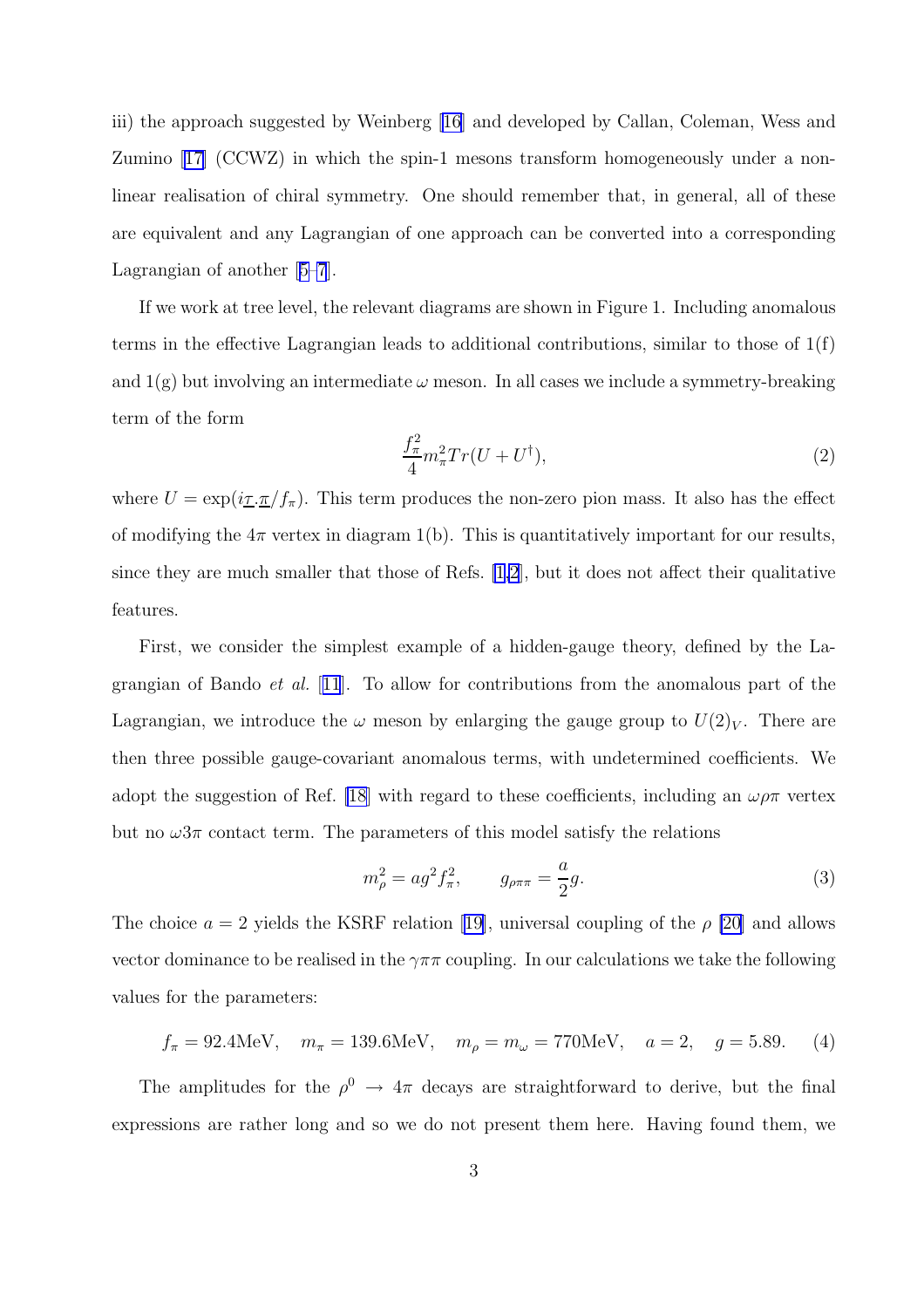must integrate over phase space to obtain the corresponding partial widths. We express the integrals in terms of the variables of Ref. [\[21\]](#page-10-0) and evaluate them numerically using the NAG routine D01FDF, which maps the region of integration onto an  $n$ -dimensional sphere and uses the method of Sag and Szekeres [\[22](#page-10-0)] to perform the integration. With a suitable choice of the parameter controlling the mapping onto the sphere, we find that about 50,000 integration points are sufficient to give the integrals to an accuracy of one part in a thousand.

The results obtained in this model are shown in the first line of Table 1, labelled HG. They are roughly an order of magnitude smaller than any of the results given in Refs.[[1,2\]](#page-8-0). Bramon *et al.* [[1\]](#page-8-0) have calculated the process  $\rho^0 \to 2\pi^+ 2\pi^-$  in the same model and they quote a value of  $7.5 \pm 0.8$ keV, in sharp contrast with our result. The crucial difference between the calculations lies in the strength of the direct  $\rho 4\pi$  coupling. Bramon *et al.* assumed that the expression for this vertex was the same as in a massive Yang-Mills model, specifically the  $\rho 4\pi$  term of

$$
-ig_{\rho\pi\pi}\frac{f_{\pi}^2}{2}\text{Tr}[\rho^{\mu}(U^{\dagger}\partial_{\mu}U + U\partial_{\mu}U^{\dagger})] = g_{\rho\pi\pi}\left(1 - \frac{1}{3f_{\pi}^2}\underline{\pi}^2 + \cdots\right)\underline{\rho}_{\mu}\cdot\underline{\pi}\times\partial^{\mu}\underline{\pi}.
$$
 (5)

In fact, the corresponding term in the hidden-gauge model should be written, in the unitary gauge, as

$$
-2iagf_{\pi}^{2}\text{Tr}[\rho^{\mu}(u^{\dagger}\partial_{\mu}u+u\partial_{\mu}u^{\dagger})]=\frac{a}{2}g\left(1-\frac{1}{12f_{\pi}^{2}}\underline{\pi}^{2}+\cdots\right)\underline{\rho}_{\mu}\cdot\underline{\pi}\times\partial^{\mu}\underline{\pi}.
$$
 (6)

where u is the square root of U. Although both expressions yield the same  $\rho \pi \pi$  coupling, the  $\rho 4\pi$  terms differ by a factor of four. Hence one cannot take the latter coupling to be the same as in a massive Yang-Mills model. Reducing the contribution of diagram 1(a) by a factor of four has a large effect on the total amplitude, explaining the difference between theresult of Ref.  $[1]$  $[1]$  and ours.<sup>1</sup>

<sup>1</sup>Comparison of the amplitudes given by Refs. [\[1,2](#page-8-0)] also indicates a discrepancy in the evaluation of diagram 1(b). Our evaluation concurs with that of Ref.[[2\]](#page-8-0). However, the impact of this error is fairly small.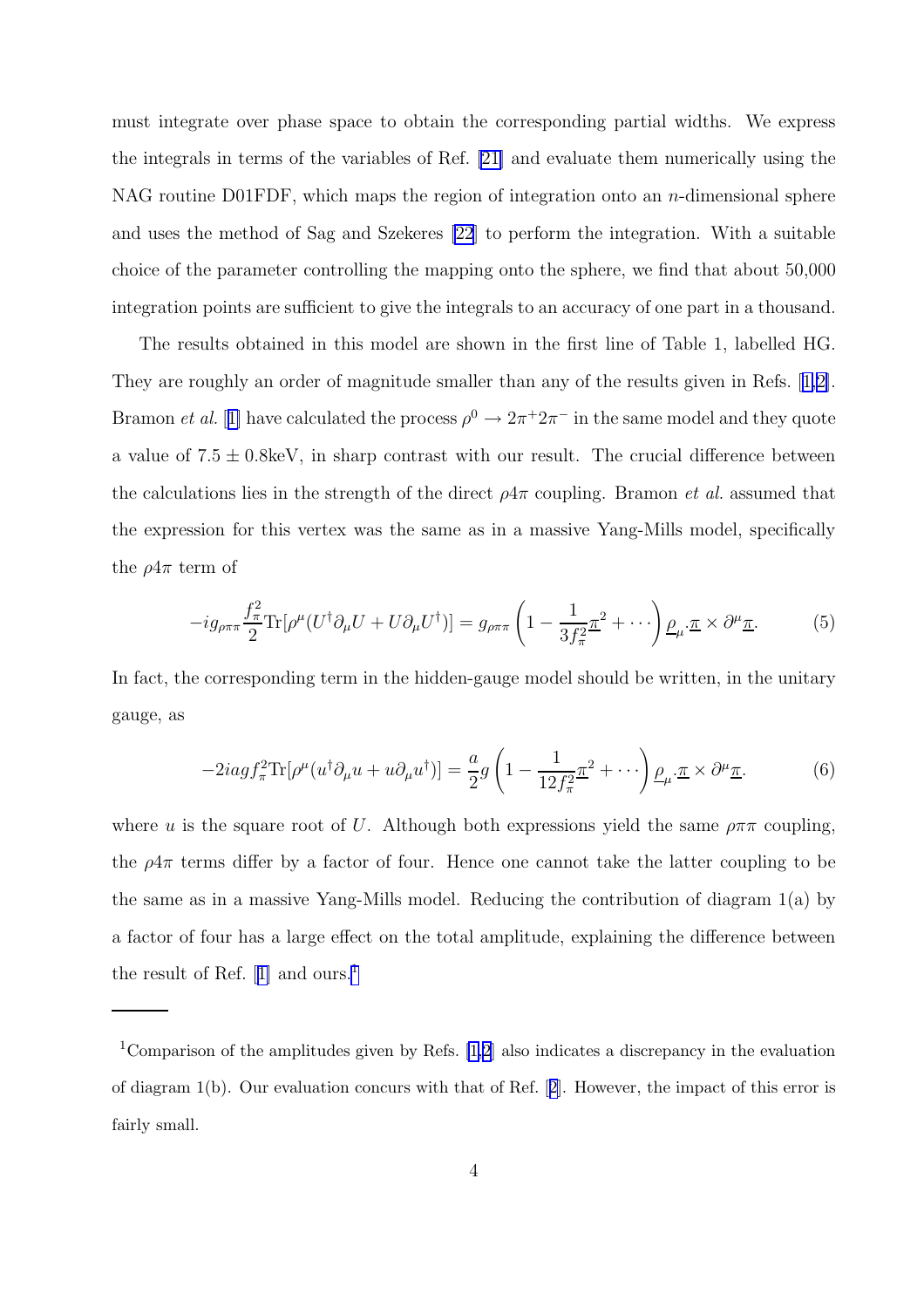We have examined the importance of the anomalous processes for our results. Keeping only the non-anomalous contributions leads to the result for  $\rho^0 \to 2\pi^0 \pi^+ \pi^-$  labelled HGNA, showing that the two types of term are of similar importance. We have also looked at the effect of omitting the symmetry-breaking  $4\pi$  interaction of Eq. (2) (but still keeping the physical pion mass in the propagator etc.). The results, labelled HGCS, indicate that this term is a smaller, but still significant, contribution. As a simple estimate of contributions beyond tree level, we have examined the effect of including the finite width of the  $\rho$  in its propagator (as in Ref. [\[2](#page-8-0)]). We find that this does not alter the results significantly.

We now turn to the massive Yang-Mills type of theory, so named because the spin-1 mesons are introduced as if they were gauge bosons of chiral symmetry. Local chiral symmetry is broken by the mass terms for those mesons. As mentioned above, chiral symmetry requires that the  $a_1$  be included as the chiral partner of the  $\rho$  in these models. We start with the simplest example of such a Lagrangian, which is just a version of that in Refs. [\[23,24](#page-10-0)] but using a non-linear rather than a linear sigma model. In this minimal model the  $\rho$  and  $a_1$  masses satisfy Weinberg's relation,  $m_{a_1} = \sqrt{2}m_{\rho}$  [\[25](#page-10-0)]. Note that, in this approach, chiral symmetry requires strong cancellations among the contributions to any amplitude. One cannot replace by hand, say, the  $a_1$  mass by its physical value in such a calculation without violating chiral symmetry. The constraints imposed by the symmetry mean also that one must not omit the  $a_1$  field from this approach without introducing compensating terms that maintain chiral low-energy theorems [\[14,7](#page-9-0)].

A feature of this approach is the appearance of a  $\pi$ - $a_1$  mixing term in the Lagrangian. To remove this and diagonalise the free-field part of the Lagrangian, one can subtract a term proportional to  $\partial_\mu \pi$  from the axial field and renormalise the pion field. This constitutes a minimal diagonalization procedure and leads to physical fields with complicated chiraltransformation properties, but it is sufficient for our present purposes. The procedure generates various additional three- and four-point interactions arising from the gauge-invariant kinetic energies of the spin-1 fields. These include a  $\rho \pi \pi$  interaction of order  $\mathcal{O}(p^3)$  which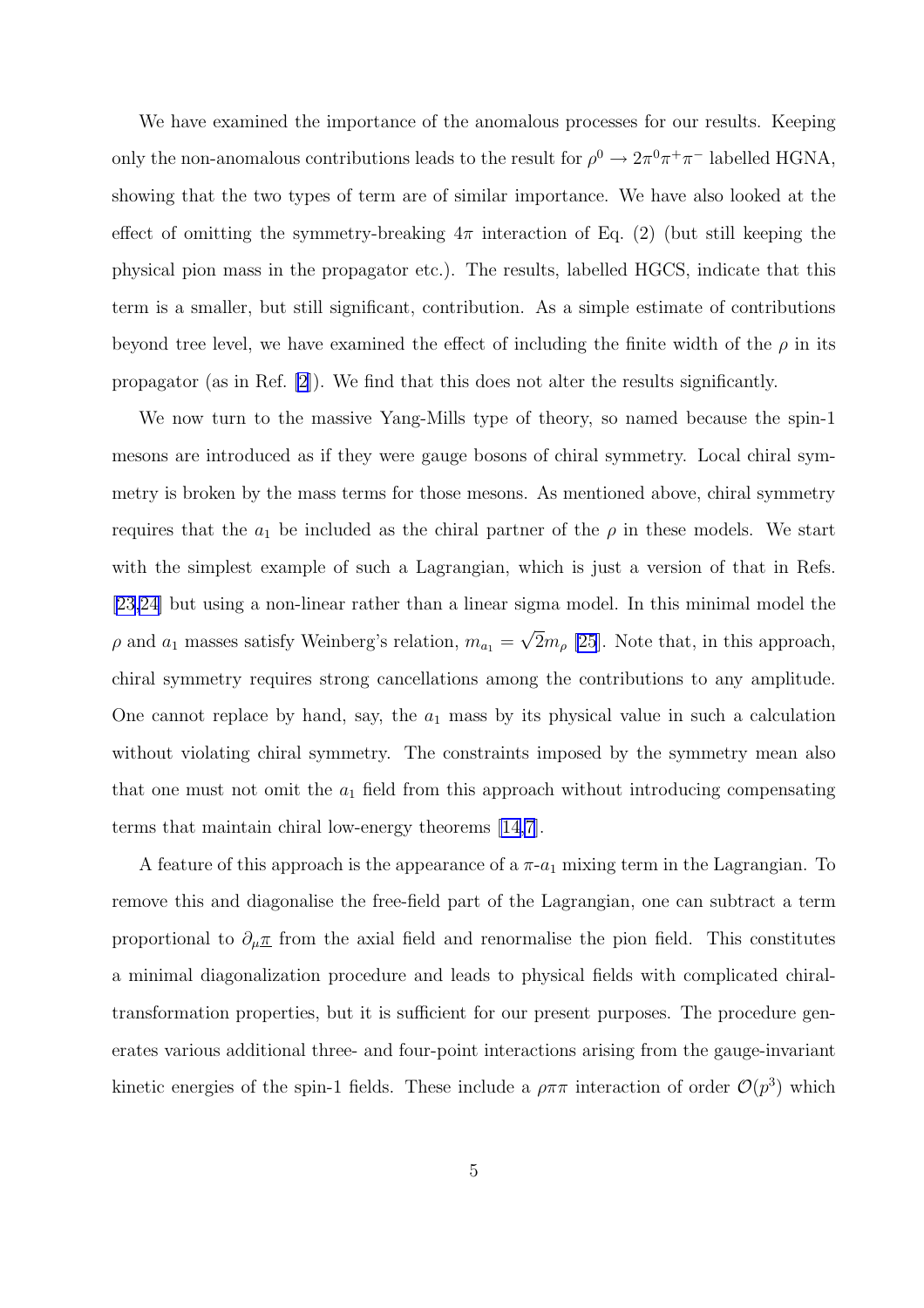reduces the  $\rho \pi \pi$  coupling strength at  $m_{\rho}$  by a factor of  $\frac{3}{4}$  compared to its value at zero momentum. The minimal model is thus unable to give a good description of the  $\rho$  and  $a_1$  masses and widths. To remove this deficiency, the model must be supplemented with additional terms [\[13,5\]](#page-9-0), a point we return to below.

For the moment though, we consider the minimal model with the physical value of  $m<sub>\rho</sub>$ and  $g = g_{\rho \pi \pi} = 5.89$ . We extend the model to include the  $\omega$  meson, taking the relevant anomalous $\omega \rho \pi$  and  $\omega 3\pi$  vertices from Ref. [[13\]](#page-9-0). The results for  $\rho^0 \to 4\pi$  are shown in Table 1, labelled MMYM. They are similar in magnitude to those of the hidden-gauge model. As already mentioned, the calculations of Refs. [\[1,2](#page-8-0)] used Yang-Mills models that do not respect chiral symmetry. Without the ensuing cancellations, they lead to partial widths that are an order of magnitude larger than ours.

Finally we consider several Lagrangians of the CCWZ type [\[17,6](#page-9-0)]. These are expressed in terms of spin-1 fields that transform homogeneously under a non-linear realisation of chiral symmetry[[16](#page-9-0),[17](#page-9-0)]. Our reasons for this are twofold. First, the models just described can be converted by a change of variables into equivalent CCWZ Lagrangians[[6,7\]](#page-9-0), which should yield the same predictions for any observable as the original models. These therefore provide a useful check on our results above. Second, the CCWZ formalism provides a convenient framework to examine the sensitivity of our results to assumptions about the  $a_1$ . In contrast to the massive Yang-Mills approach, the parameters describing the  $a_1$  mass and couplings may be independently changed without the need to introduce further terms into the Lagrangian.

Apart from labelling of the coefficients, we use the notation of Ref. [\[7](#page-9-0)] to express the relevant terms in the non-anomalous Lagrangian as:

$$
\mathcal{L} = \frac{f_{\pi}^{2}}{4} Tr(u_{\mu}u^{\mu}) + m_{\rho}^{2} Tr(V_{\mu}V^{\mu}) + m_{a_{1}}^{2} Tr(A_{\mu}A^{\mu}) - \frac{1}{2} Tr(V_{\mu\nu}V^{\mu\nu}) - \frac{1}{2} Tr(A_{\mu\nu}A^{\mu\nu})
$$

$$
-\frac{i}{2} g_{1} Tr(V_{\mu\nu}[u^{\mu}, u^{\nu}]) + \frac{i}{2} g_{2} Tr(V_{\mu\nu}[V^{\mu}, V^{\nu}]) + \frac{i}{2} g_{3} Tr(V_{\mu\nu}([u^{\mu}, A^{\nu}] - [u^{\nu}, A^{\mu}]))
$$

$$
+\frac{i}{2} g_{4} Tr(A_{\mu\nu}([u^{\mu}, V^{\nu}] - [u^{\nu}, V^{\mu}])) + \frac{1}{8} c_{1} Tr([u_{\mu}, u_{\nu}]^{2}) - \frac{1}{4} c_{2} Tr([u_{\mu}, u_{\nu}][V^{\mu}, V^{\nu}])
$$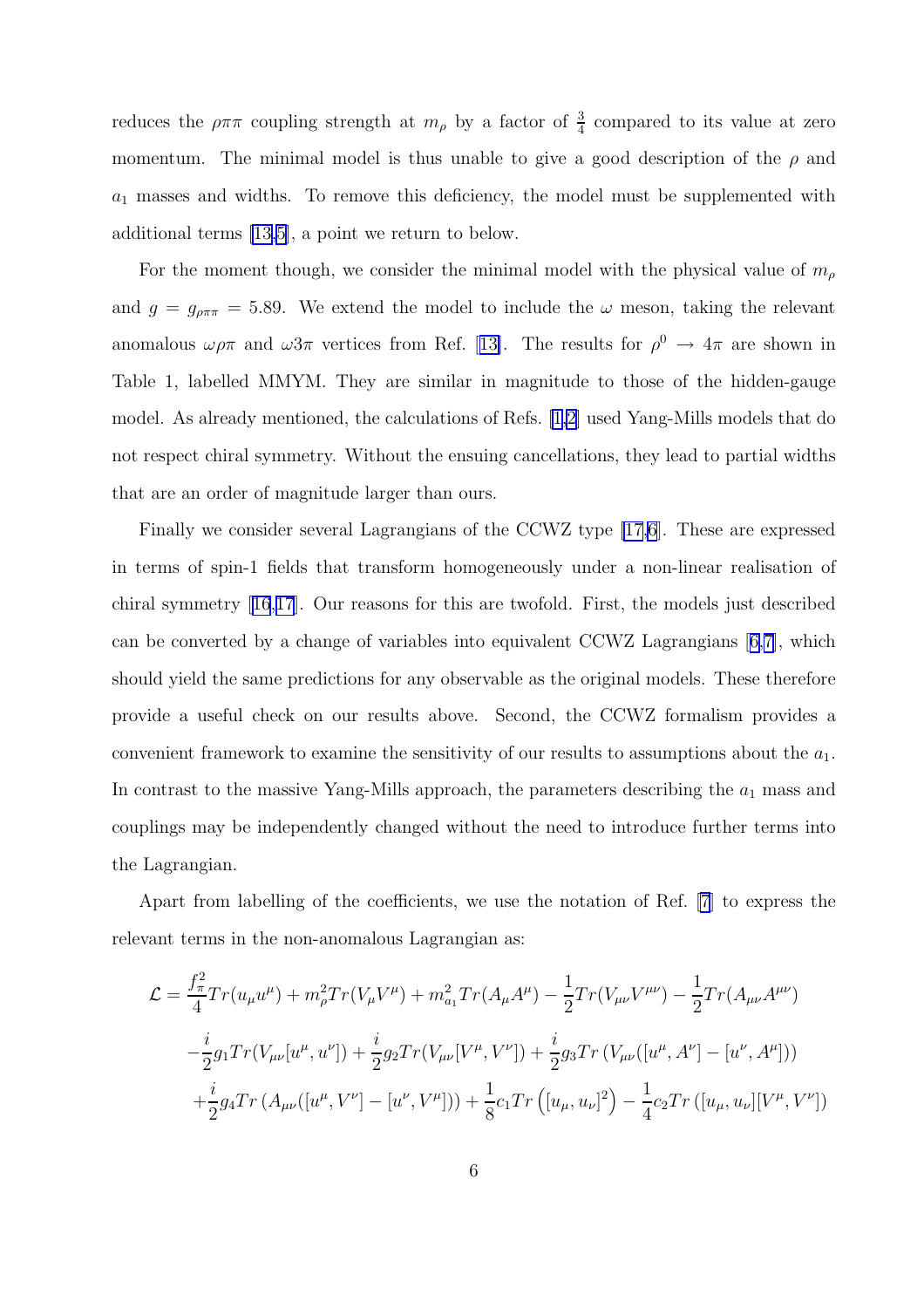$$
+\frac{1}{8}c_3Tr\left(([u_\mu, V_\nu]-[u_\mu, V_\nu])^2\right)-\frac{1}{4}c_4Tr\left([u_\mu, u_\nu]([u^\mu, A^\nu]-[u^\nu, A^\mu])\right). \tag{7}
$$

The minimal Yang-Mills model discussed above corresponds to the following set of coefficients:

$$
g_1 = \frac{1}{2g}(1 - Z^4), \quad g_2 = 2g, \quad g_3 = g_4 = Z^2,
$$
  

$$
c_1 = g_1^2, \quad c_2 = 1 - Z^4, \quad c_3 = Z^4, \quad c_4 = g_1 g_3,
$$
 (8)

where

$$
Z^2 = 1 - \frac{g^2 f_\pi^2}{m_\rho^2}.\tag{9}
$$

The appropriate coefficients for the simplest hidden-gauge model [\[11\]](#page-9-0) can be obtained by setting  $Z = 0$  in Eq. (8) and dropping all terms involving the  $a_1$ . We have calculated the amplitudes for  $\rho^0 \to 4\pi$  within this framework and verified the results for the non-anomalous parts of the hidden-gauge and massive Yang-Mills models described above.

The anomalous sectors of these models can also be converted into CCWZ form, although this is somewhat involved for the massive Yang–Mills approach. However the sum of amplitudes for the anomalous diagrams must remain unaltered by the change of variables. For simplicity, therefore, we take the anomalous part of the amplitude directly from the original version of the massive Yang-Mills model. For the couplings given in Eqs. (8,9),  $m_{\omega} = 783$ MeV and  $m_{a_1} = 1230$  MeV, we get the results labelled MYM+1 in Table 1. These correspond to a massive Yang-Mills Lagrangian with non-minimal terms of the type suggested in Refs. [\[13,5](#page-9-0)].

The parameter choice of Eqs. (8,9) still suffers from the fact that it gives too small a width for  $\rho \to 2\pi$ . It is straightforward to modify the CCWZ parameters to remove this deficiency. This is equivalent to adding a further non-minimal term to the massive Yang-MillsLagrangian [[13,5\]](#page-9-0) in order to cancel the diagonalization-induced  $\mathcal{O}(p^3)$   $\rho \pi \pi$  coupling. In the CCWZ representation, the corresponding parameters are

$$
g_1 = \frac{1}{2g}
$$
,  $g_2 = 2g$ ,  $g_3 = 0$ ,  $g_4 = Z^2$ ,  
 $c_1 = \frac{1}{4g^2}(1 - Z^8)$ ,  $c_2 = 1$ ,  $c_3 = Z^4$ ,  $c_4 = 0$ . (10)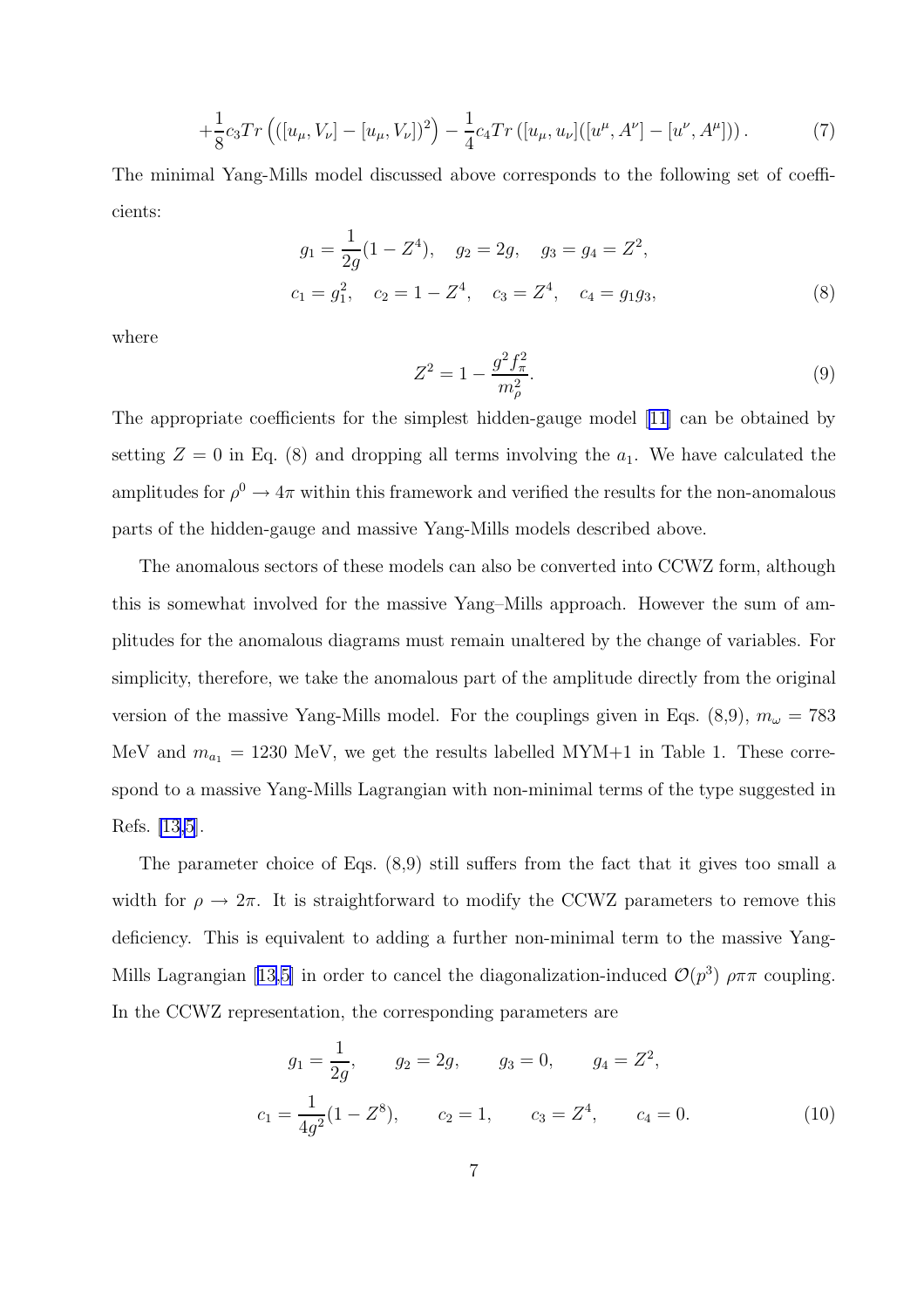<span id="page-8-0"></span>The results for this set, with the empirical meson masses, are labelled MYM+2 in Table 1.

We have examined the sensitivity of our results to the  $3\rho$  coupling present in these Lagrangians. In the hidden-gauge and Yang-Mills models described above this coupling is equal to the  $\rho \pi \pi$  one because of the assumed universal coupling of the  $\rho$ . Using the CCWZ equivalents of these models, we have varied  $g_2$  by  $\pm 30\%$  and found that the decay rate for  $\rho^0 \to 2\pi^0 \pi^+ \pi^-$  changes by about  $\pm 1\%$ .

These results show that, for all of the chirally symmetric models considered, the partial widths for the decays  $\rho^0 \to 2\pi^+ 2\pi^-$  and  $\rho^0 \to 2\pi^0 \pi^+ \pi^-$  are of the order of 1 keV, corresponding to cross sections of the order of 5 pb. These are an order of magnitude smaller than the predictions of Refs. [1,2]. Although the processes may be hard to observe in future experiments, they should not be beyond the reach of DAΦNE which is designed to have a luminosity of  $5 \times 10^8$  b<sup>-1</sup>s<sup>-1</sup> [4]. The precise results are sensitive to the choice of Lagrangian and parameters, receiving significant contributions from anomalous processes (about which there is still some debate [\[26\]](#page-10-0)) and symmetry-breaking interactions. However, any uncertainties in the determination of the relevant parameters are not sufficient to affect our general conclusion on the magnitudes of the decay rates for for  $\rho^0 \to 4\pi$  .

#### ACKNOWLEDGEMENTS

We are grateful to Z. Silagadze for correspondence on these matters and to J. McGovern for critically reading the manuscript. This work is supported by the EPSRC and PPARC.

- [1] A. Bramon, A. Grau and G. Pancheri, Phys. Lett. B317 (1993) 190.
- [2] S. I. Eidelman, Z. K. Silagadze and E. A. Kuraev, Phys. Lett. B346 (1995) 186.
- [3] S. I. Dolinsky *et al.*, Phys. Rep. **202** (1991) 99.
- [4] G. Pancheri, Nuovo Cim. A107 (1994) 2149.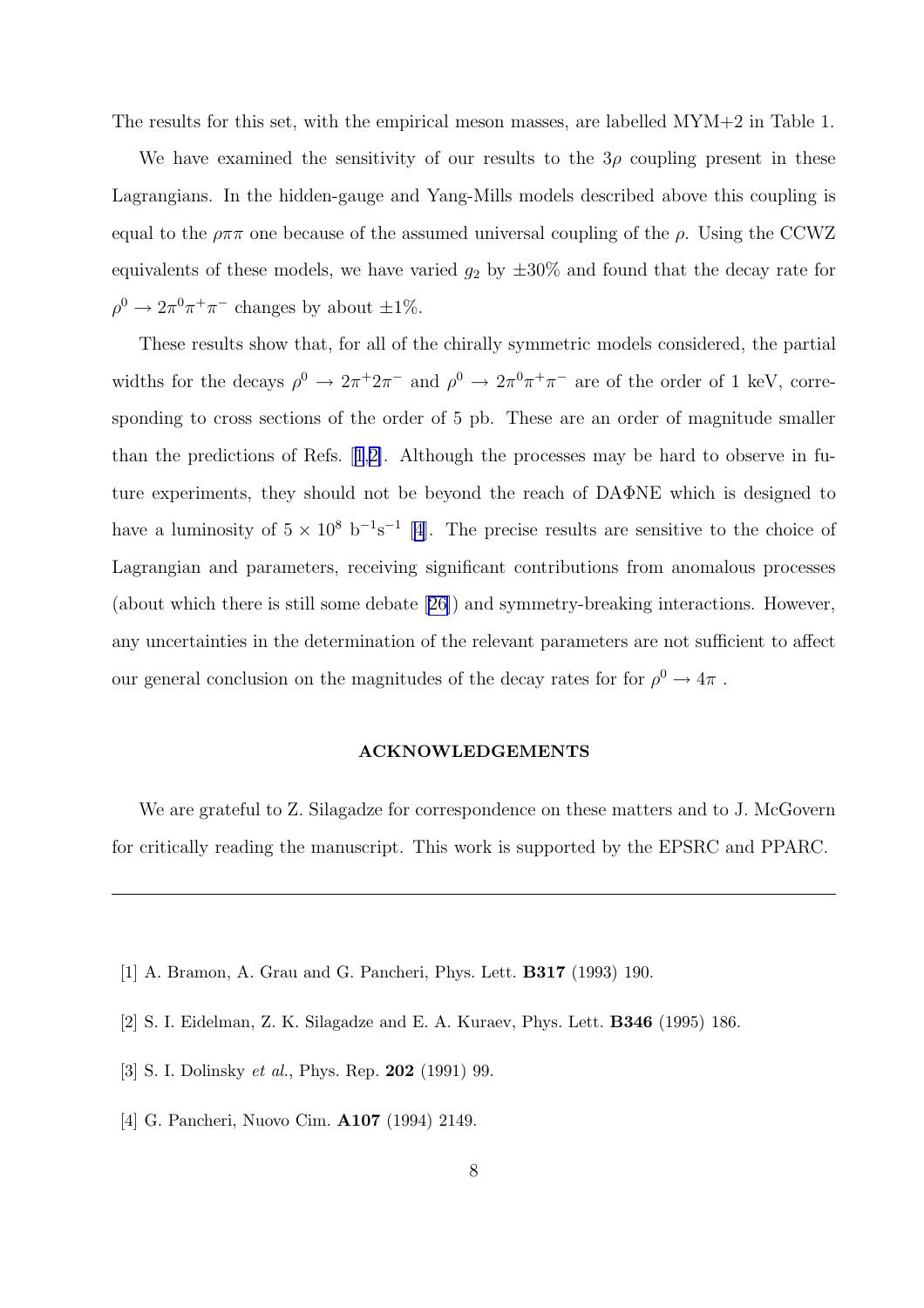- <span id="page-9-0"></span>[5] U.-G. Meissner, Phys. Rep. **161** (1988) 213.
- [6] G. Ecker, H. Leutwyler, J. Gasser, A. Pich and E. de Rafael, Phys. Lett. B223 (1989) 425.
- [7] M. C. Birse, University of Manchester preprint MC/TH 95/08, [hep-ph/9507202](http://uk.arxiv.org/abs/hep-ph/9507202).
- [8] L. M. Kurdadze et al., JETP Lett. 47 (1988) 512.
- [9] V. M. Aulchenko et al., Novosibirsk preprint YAF 87-90 (1987).
- [10] D. Parashar, Phys. Rev. D26 (1982) 1183.
- [11] M. Bando, T. Kugo S. Uehara, K. Yamawaki and T. Yanagida, Phys. Rev. Lett. 54 (1985) 1215.
- [12] M. Bando, T. Kugo and K. Yamawaki, Phys. Rep. 164 (1988) 217.
- [13] Ö. Kaymakcalan, S. Rajeev and J. Schechter, Phys. Rev.  $D30$  (1984) 594; H. Gomm, Ö. Kaymakcalan and J. Schechter, ibid. 2345.
- [14] Y. Brihaye, N. K. Pak and P. Rossi, Nucl. Phys. B254 (1985) 71.
- [15] J.F. Donoghue, E. Golowich and B.R. Holstein, Dynamics of the standard model, (Cambridge University Press, Cambridge 1992).
- [16] S. Weinberg, Phys. Rev. **166** (1968) 1568.
- [17] S. Coleman, J. Wess and B. Zumino, Phys. Rev. 177 (1969) 2239; C. G. Callan, S. Coleman, J. Wess and B. Zumino, ibid. 2247.
- [18] T. Fujiwara, T. Kugo, H. Terao, S. Uehara and K.Yamawaki, Prog. Theor. Phys. 73 (1985) 926.
- [19] K. Kawarabayashi and M. Suzuki, Phys. Rev. Lett. 16 (1966) 255; Riazuddin and Fayyazuddin, Phys. Rev. 147 (1966) 1071.
- [20] V. de Alfaro, S. Fubini, G. Furlan and C. Rossetti, Currents in hadron physics, (North Holland,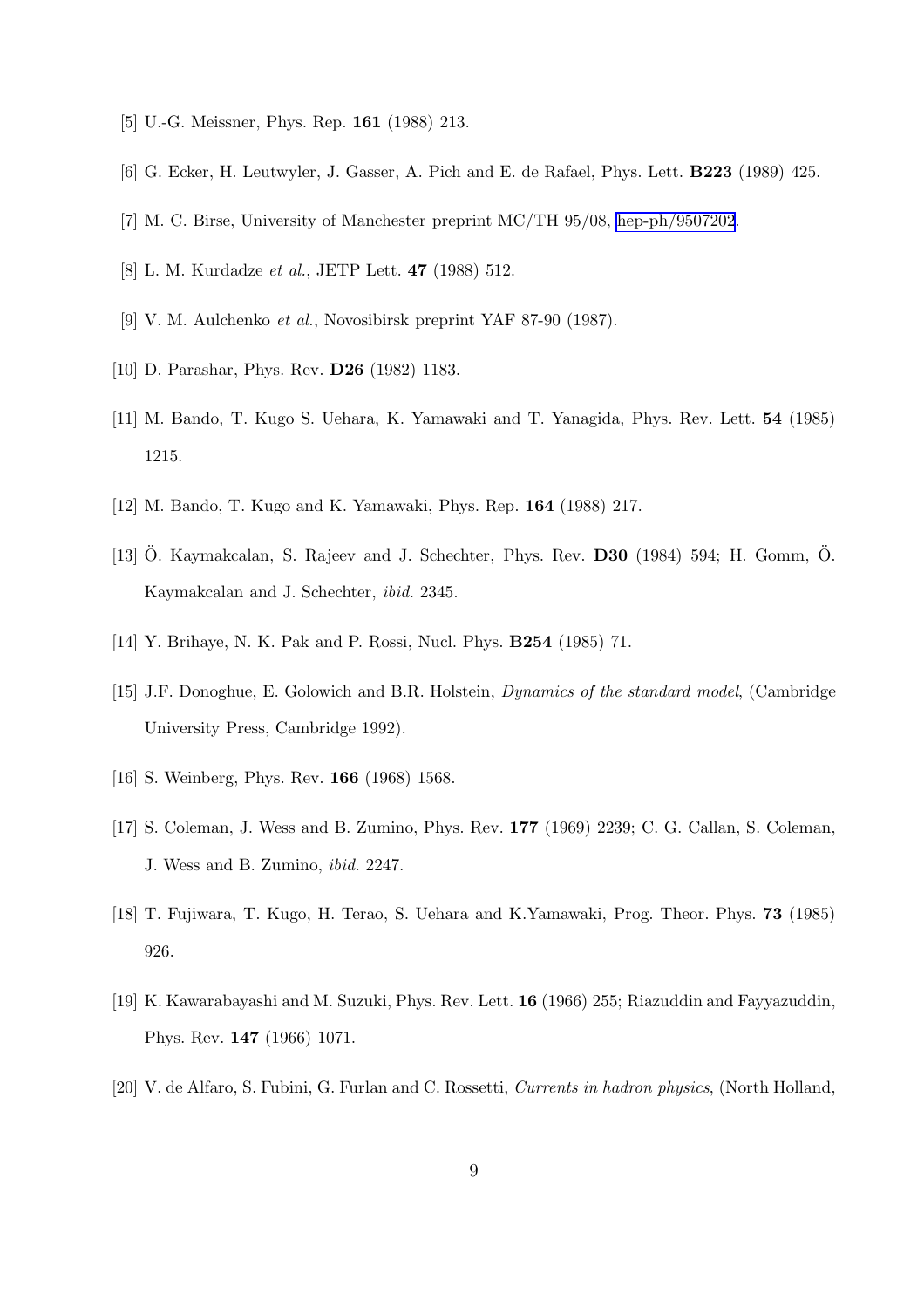<span id="page-10-0"></span>Amsterdam, 1973).

- [21] R. Kumar, Phys. Rev. 185 (1969) 1865.
- [22] T. W. Sag and G. Szekeres, Math. Comput. 18 (1964) 245.
- [23] B. W. Lee and H. T. Nieh, Phys. Rev. 166 (1968) 1507.
- [24] S. Gasiorowicz and D. A. Geffen, Rev. Mod. Phys. 41 (1969) 531.
- [25] S. Weinberg, Phys. Rev. Lett. 18 (1967) 507.
- [26] E. A. Kuraev and Z. K. Silagadze, [hep-ph/9502406](http://uk.arxiv.org/abs/hep-ph/9502406).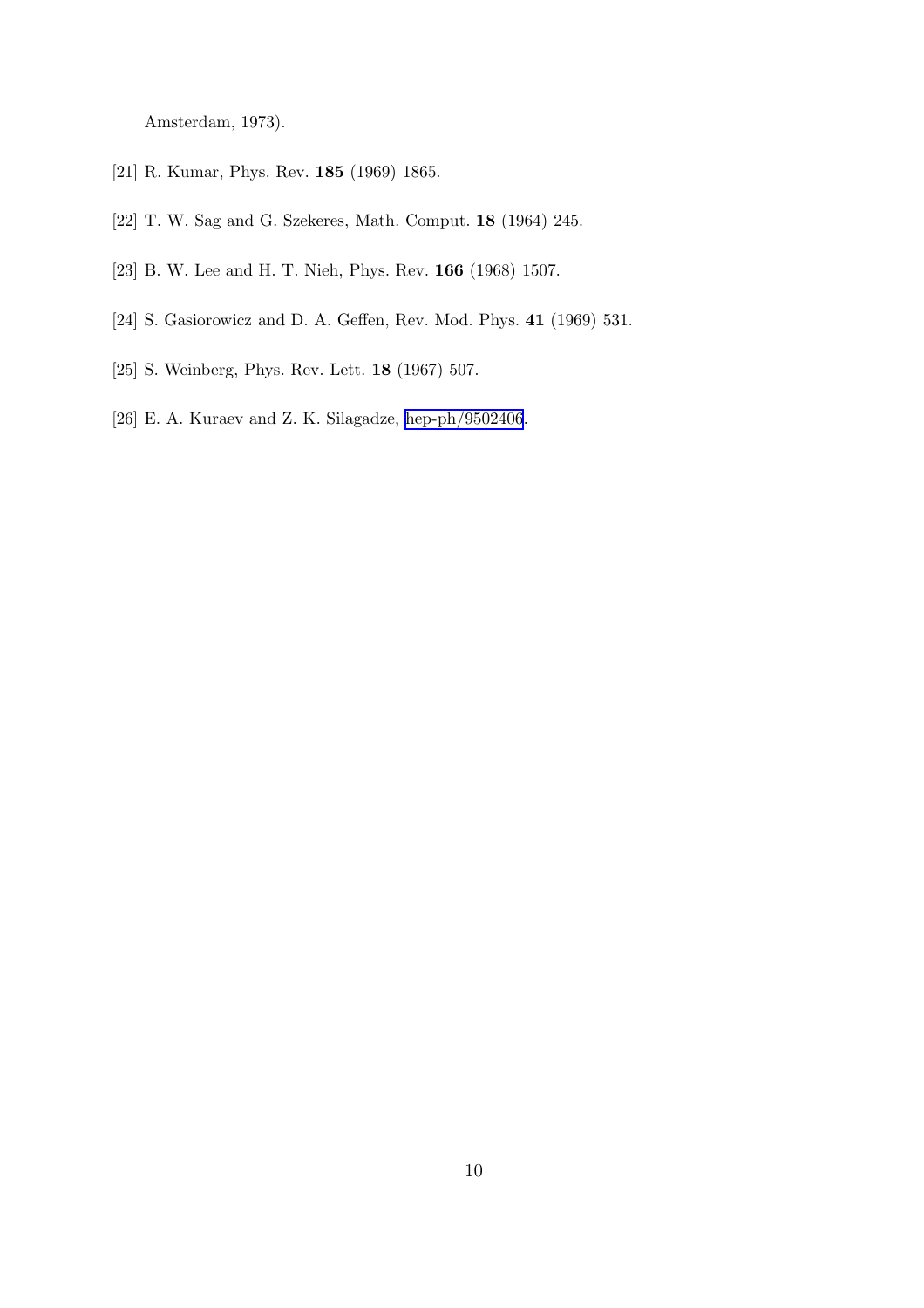| Model       | $\rightarrow 2\pi^+ 2\pi^-$<br>$\rho^0$ | $\rho^0 \rightarrow 2\pi^0 \pi^+ \pi^-$ |
|-------------|-----------------------------------------|-----------------------------------------|
| HG          | 0.89                                    | 0.44                                    |
| <b>HGNA</b> | 0.89                                    | 0.24                                    |
| <b>HGCS</b> | 0.59                                    | 0.37                                    |
| <b>MMYM</b> | 0.68                                    | 0.37                                    |
| $MYM+1$     | 0.63                                    | 0.34                                    |
| $MYM+2$     | 1.03                                    | 0.39                                    |

TABLE

Table 1. Decay widths (in keV) for  $\rho^0 \to 4\pi$  in various versions of the chiral models. See the text for the definitions of these.